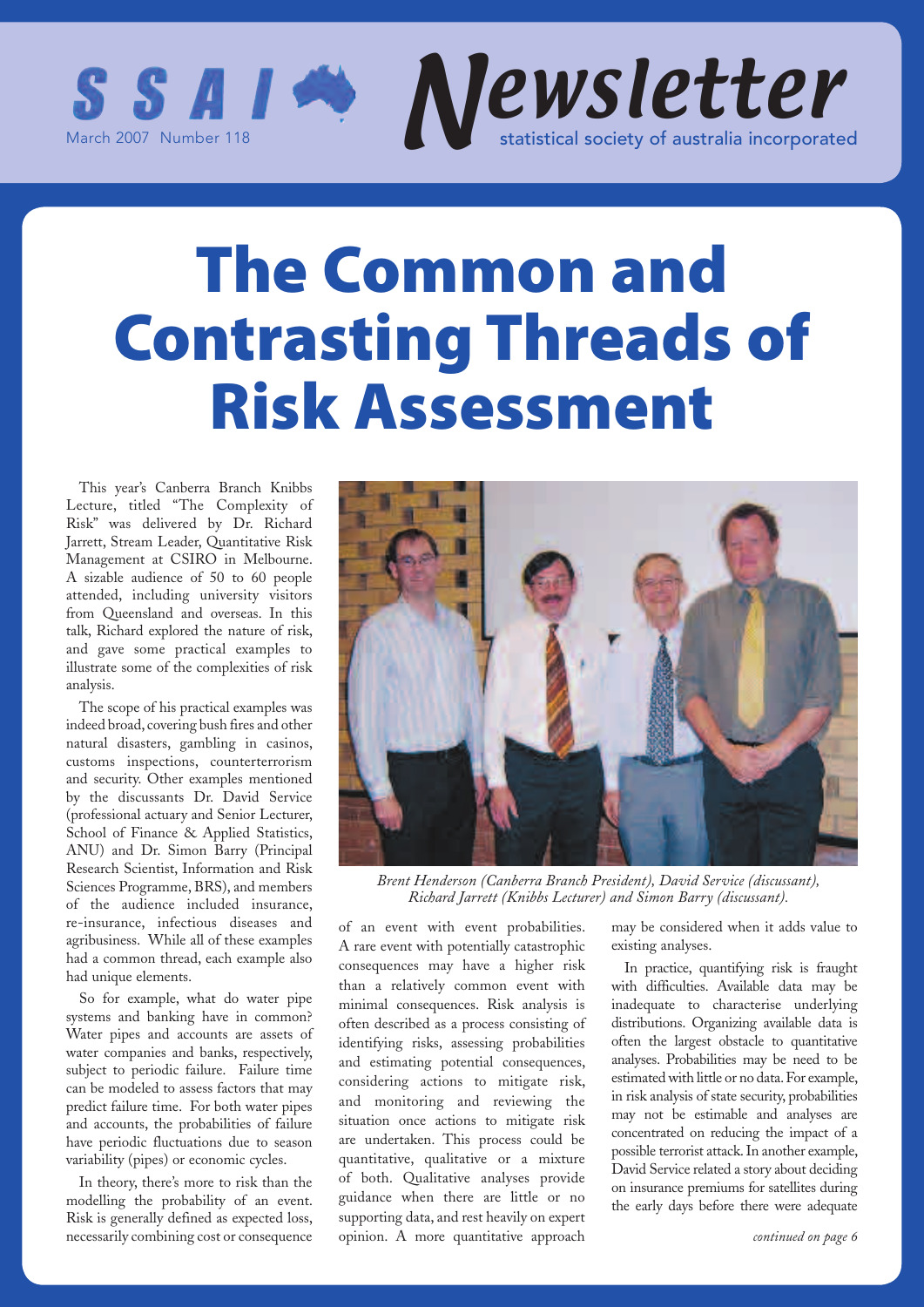## An open letter

My dear Australian colleagues,

On my recent trip to your country as the first recipient of the AusCan Scholarship, I visited 7 cities, 11 universities, 7 CSIRO offices, and 5 nonacademic institutions. I attended 5 SSAI branch meetings and 1 informal meeting with a group of young statisticians in Melbourne. I gave 2 one-day workshops and 18 lectures. It was an intense — but amazing and rewarding — experience.

Organizing and coordinating a trip of such scale was in itself a formidable logistic challenge. The planning took months. I have many, many people to thank. My trip could not possibly have been so enjoyable and memorable without the generous help of these wonderful people: Melissa Dobbie (CSIRO); Doug Shaw (CSIRO); Boris Choy (University of Technology Sydney); Richard Jarrett (CSIRO); Kerrie Mengersen (Queensland University of Technology); Brent Henderson (CSIRO); Steven Roberts (Australian National University); Mark Griffin (Queensland University of Technology); David Allingham (University of Newcastle); Margaret Swincer (WorkCover); Aloke Phatak (CSIRO); Brenton Clarke (Murdoch University); Caro Badcock (Covance); Paula O'Reilly (University of Melbourne); Terry O'Neill (Australian National University); Michael Martin (Australian National University); Alan Welsh (Australian National University); Ross Darnell (University of Queensland); Kathryn Lambkin (CSIRO); Peter Ricci (The Australian Taxation Office); Kaye Basford (University of Queensland); Li Cheng (National ICT Australia); Jun Ma (Macquarie University); Owen Jones (University of Melbourne); Ian Wood (Queensland



*Dr Mu Zhu*

University of Technology); Ross Sparks (CSIRO); Sally Galbraith (University of New South Wales); Graham Wood (Macquarie University); Tony Wohlers (The National Australia Bank); Tony Swain (Queensland Department of Primary Industries); Geoff McLachlan (University of Queensland); Matthew Wand (University of New South Wales); Billy Duckworth (Australian National University); Petra Kuhnert (CSIRO); Richard Huggins (University of Melbourne); Debra Partington (Victoria Department of Primary Industries); and a few others who must, most regrettably, remain anonymous because I, for one reason or another, did not remember their names.

Your many talents and the interesting, innovative, and diverse work you are doing impressed me deeply. You have invented fast and effective algorithms for extracting information from microarray data, elucidated the connection between penalized splines and support vector machines, and made new advances in

the analysis of zero-inflated count data. You are fitting sophisticated Bayesian mixture models to analyze air pollution data and looking for better ways to construct informed priors from expert opinions. You are building smart-sensor networks to monitor your limited water supply and designing efficient strategies to surveil your extended coastlines. You have even taught robots to play soccer and won the world championship title in RoboCup 2006!

Fortunately, despite my busy itinerary, I did manage to find some time to feed a kangaroo and see such Australian landmarks as the famous Sydney Opera House. As to various side effects of my trip, I now find coffee from Tim Hortons quite unacceptable and can boast of having given more than one lecture while holding a glass of shiraz!

I surely hope that you have enjoyed my visit as much as I have enjoyed visiting you, and that you have enjoyed and perhaps even learned a few things from my lectures and workshops. Thank you for your hospitality and for allowing me to have such a great time!

> *Mu Zhu University of Waterloo Waterloo, Ontario, Canada December 2006*

### **2007 AusCan Scholar**

Applications for the AusCan Scholar 2007 were reviewed and Melissa Dobbie from Queensland has been selected as the first Australian AusCan Scholar. Melissa will visit Canada later in the year. More information about Melissa's visit will be published later.

### **In this issue**

| The Common and Contrasting Threads of       |   | <b>Conferences</b>        |  |
|---------------------------------------------|---|---------------------------|--|
| <b>Risk Assessment</b>                      |   | <b>President's Corner</b> |  |
| An open letter from Dr Mu Zhu               |   |                           |  |
| Forum: An investment in Australia's future: |   | <b>Three Doors</b>        |  |
| why the mathematical sciences matter        |   | <b>Obituaries</b>         |  |
| <b>Editorial</b>                            | 4 | <b>Branch Reports</b>     |  |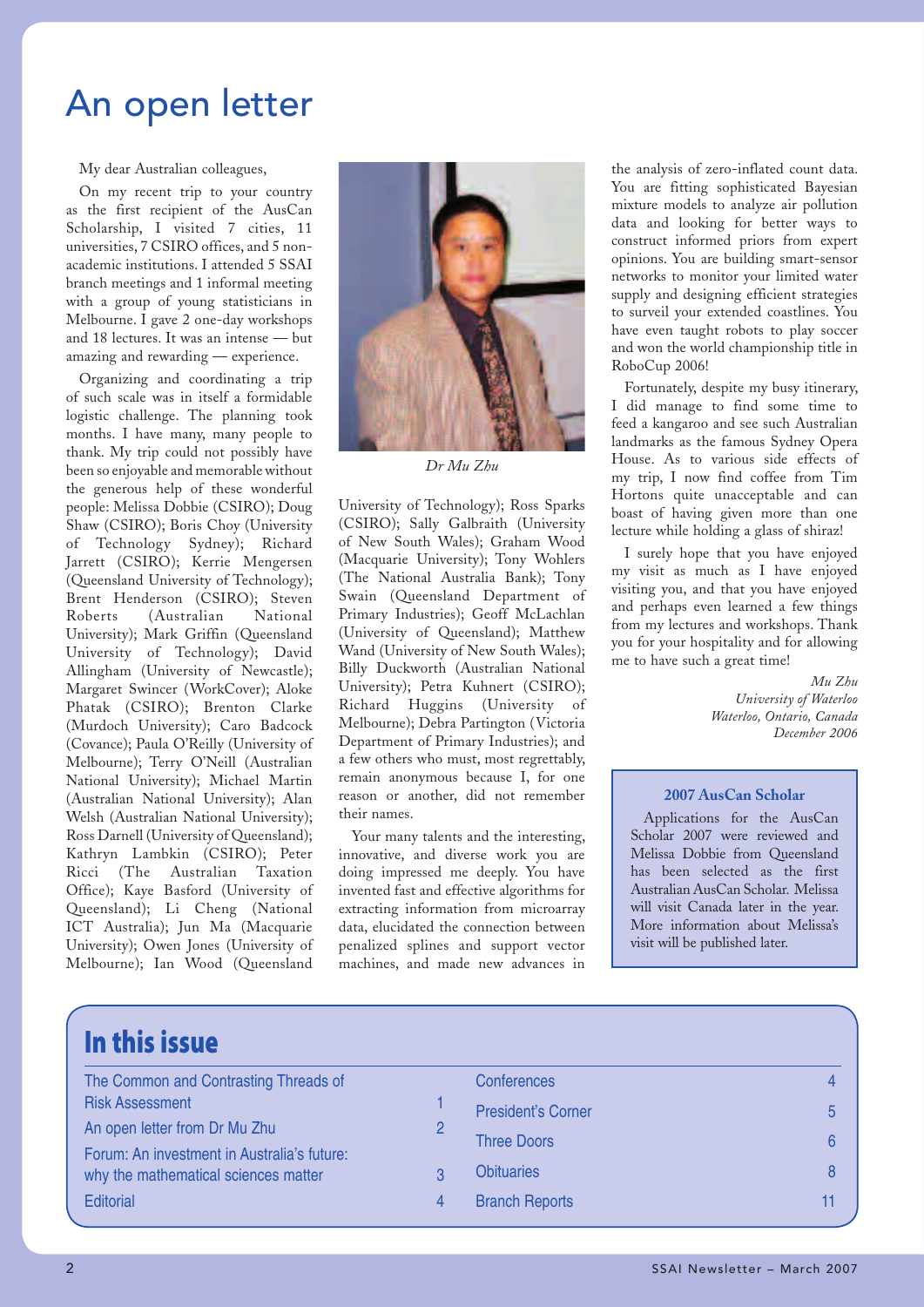## An investment in Australia's future: why the mathematical sciences matter

Australia has a critical shortage of suitably trained statisticians in particular and mathematical scientists more broadly. Hence the one-day forum, "An investment in Australia's future: why the mathematical sciences matter", held in Canberra earlier this month.

For me the most important achievement of the forum was a common understanding of the extremely serious problems the mathematical sciences in Australia face. Attending as incoming President of the Statistical Society of Australia I learnt that we are not alone – the engineering profession has very serious concerns about supply of graduates to fill the short and long terms needs.

The problems in mathematical sciences appear to be part of a larger malaise effecting Australia's technological capacity.

Among those represented at the forum were significant industry and research groups for whom the supply of sufficient high quality graduates is essential. I particularly valued their insights into how their organisations depend upon mathematical and statistical work to be internationally competitive.

Speaker after speaker explained that the lack of suitably qualified graduates was limiting technological growth in Australia. Dr John Henstridge, a statistician and managing director of the Perth based consultancy Data Analysis Australia, could not attend but his open letter to the forum summed up this point well: "The largest single limiting factor to our growth is the shortage of suitably trained mathematics graduates in Australia. What is affecting us is multiplied many times across Australia. I am frequently asked by clients where they can find suitable staff for mathematical tasks and I have to disappoint them''.

I learnt early in life that problem solving consists of three steps. The first step – to recognize that there is a problem – has been achieved. The forum convinced me that there is widespread agreement – among the various vital groups in politics, government, industry and universities – that there is a serious problem with the mathematical sciences. Two recent reviews leave no doubt about its extent and nature.

Indeed, the Canberra forum was held to discuss the National Strategic Review of Mathematical Sciences Research in

Australia conducted under the auspices of the National Committee of the Mathematical Sciences of the Australian Academy of Sciences.

The review report, released last December, provides a comprehensive analysis of the situation, not only in research, but also more widely in education at all levels in the mathematical sciences across Australia. It identifies an immediate need for a substantial capital injection into the mathematical sciences and its recommendations include: broadening the mathematical sciences research base; identifying industry needs and meeting them; ensuring that mathematics teachers have appropriate training in mathematics and statistics to the highest international standards; and encouraging high school students to study intermediate and advanced mathematics.

As for the discipline of statistics, serious concerns began to surface around five years ago. It became clear that there was an increasing shortfall of graduates suitably educated in statistics to meet the needs of employers in business, industry, government and academia. This had become so critical for large employers such as the Australian Bureau of Statistics, CSIRO and certain commercial enterprises that the matter was taken up with the then Federal Minister for Education, Science and Technology Brendan Nelson who asked for suggestions as to what might be done.

The chief response by the SSAI was a comprehensive review, carried out by a team of international experts, and completed in late 2005. The report, "Statistics at Australian Universities", was wide ranging, also taking in school education and involvement of employer groups. The SSAI has established implementation steering committees, one to address recommendations relating to schools and one to address recommendations regarding universities.

This, then, is the second step in problem solving – working out the remedy. The two reports into statistics and mathematical sciences show clearly enough what should be done. Now we face the third and hardest step – having the 'guts' to do it.

I left the Canberra forum feeling that although the mathematical sciences are at a critical point there is hope for a

turnaround. But this will not happen without the continued and collaborative efforts of the professional societies and peak bodies that attended the forum. Political support is crucial and there are very positive signs that this is emerging from both sides of politics.

I also came away from Canberra with a firm view that each sector of the mathematical sciences – including employers – needs to take action and cannot sit back and wait until the problem is solved for them. There are positive signs that individual initiatives are working.

Dr Ian Marschner, director of biometrics at drug company Pfizer Australia, highlighted the worldwide undersupply<br>of biostatisticians with advanced of biostatisticians with qualifications.

Yet he pointed to the success of Biostatistics Collaboration of Australia – a graduate training program delivered by six universities and a superb example of how the institutions can work together with the support of government to solve a critical skills shortage.

Specialised ventures such as this, together with much broader remedies, are surely the answer to the serious problems facing the mathematical sciences in Australia.

### *William Dunsmuir*

This article was originally published in the Higher Education Section of *The Australian* on 28 February 2007.

## Professional Development

SSAI in conjunction with the Australian Pharmaceutical Biostatistics Group is offering **Indirect Comparisons in Health Assessments Workshop** on Friday 30 March 2007 in Sydney. Registration information can

be found at:

http://www.statsoc.org.au/CPD/ ICHAWorkshopMar2007.pdf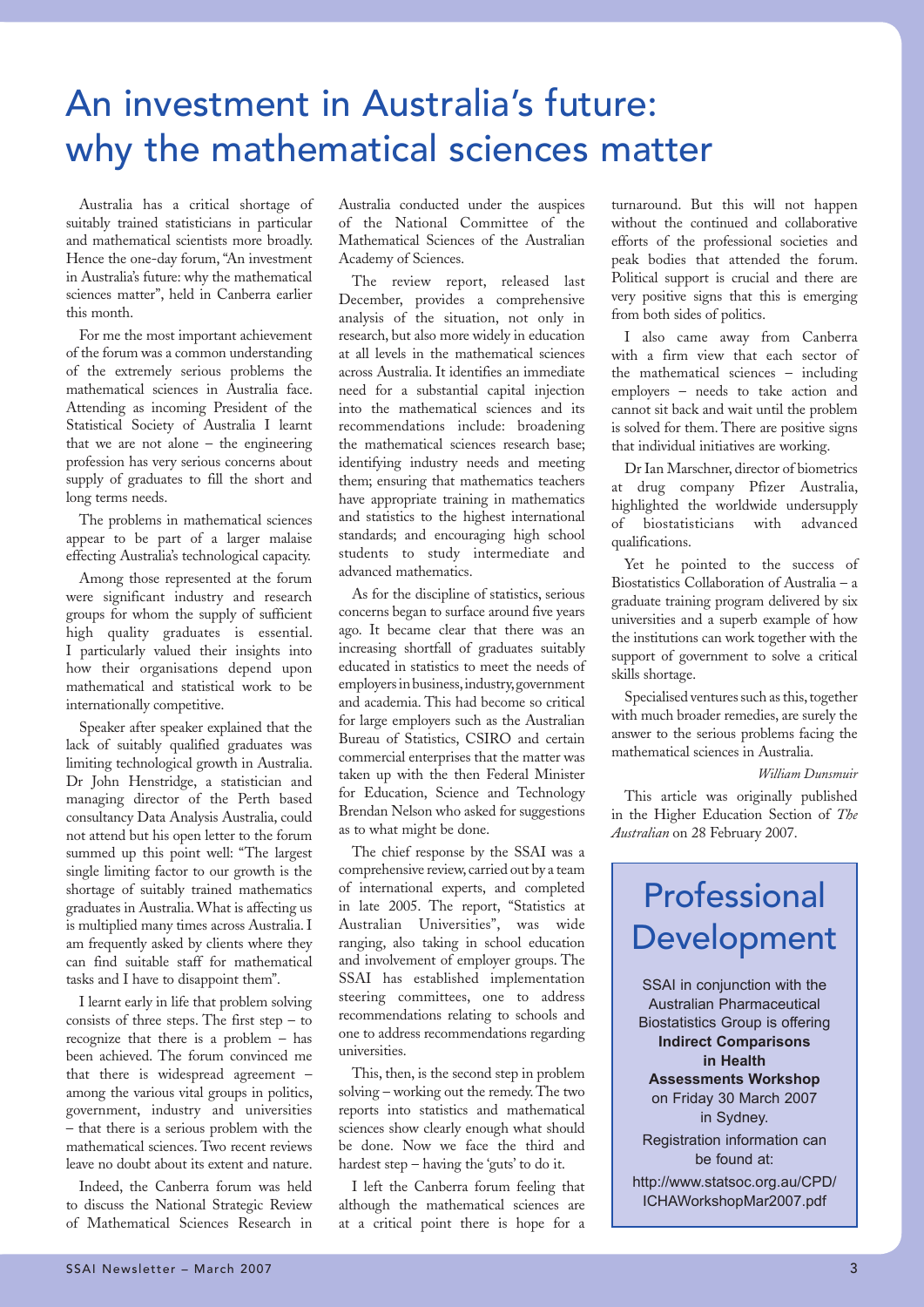## SSAIN

**PO Box 5111, Braddon ACT 2612 Phone (02) 6249 8266 Fax (02) 6249 6558 Email: admin@statsoc.org.au Society Web Page http://www.statsoc.org.au**

### Editors

**Alice Richardson,** School of ISE, University of Canberra, PO Box 1, Belconnen ACT 2616

**Michael Adena,** Covance Pty Ltd PO Box 5125, Braddon, ACT 2612

### Correspondence

Please direct all editorial correspondence to Alice Richardson. Email: newsletter@statsoc.org.au

### Disclaimer

The views of contributors to this Newsletter should not be attributed to the Statistical Society of Australia, Inc.

### **Subscriptions**

The Newsletter of the Statistical Society of Australia is supplied free to all members of the society. Any others wishing to subscribe to the Newsletter may do so at an annual cost of A\$30.00 for an issue of four numbers.

### Advertising

Advertising will be carried in the Newsletter on any matters which the Editors feel are of interest to the members of the Society. For details of advertising rates, etc. contact the SSAI Executive Officer at newsletter@statsoc.org.au

### Printer

National Capital Printing 22 Pirie Street, Fyshwick ACT 2609

DEADLINE FOR NEXT ISSUE: 10 May 2007

## **Editorial**

The first month of the year, January, is named for the Greek god Janus. He is traditionally pictured with two faces, one looking forward and one looking backwards. In keeping with the spirit of the beginning of a new year, this newsletter both looks back to meetings held in the Branches at the end of 2006, and forward to events in the early part of 2007.

In particular, the Editors would like to highlight "We're Young and We Count", the conference for young statisticians to be held in Canberra in mid-April. We would like to encourage as many young statisticians as possible to attend, and there are many registrations already. Some interesting patterns of registration are emerging, that have implications for members of the Society, both young and not-so-young. Firstly, it is clear from the registrations already received that many of the participants are not currently members of the Society. It is also clear that many of the participants are from organisations where the young statistician is one of a few, or maybe even the only, statistician employed. This conference therefore has every chance of providing fantastic opportunities for the Society to reach out to young and isolated statisticians. We encourage all members Australia-wide to publicise the conference as widely as possible.

The Editors look forward to receiving reports on this conference, along with all the other activities that Branches have in store for 2007. We don't know what's going on unless you tell us all about it!

## **Conferences**

**SSAI Young Statisticians Conference – We're Young and We Count** 13-14 April 2007, Canberra http://www.statsoc.org.au/Conferences/2007YSConf.htm

**IMST2007-FIMXV: Fifteenth International Conference of Forum for Interdisciplinary Mathematics on Interdisciplinary Mathematical and Statistical Techniques**

20-23 May 2007, Shanghai, China http://imst2007.southalabama.edu/

**ISI 56th Session** 22-29 August 2007, Lisbon, Portugal http://www.ine.pt

**ICAS-4 – Advancing Statistical Integration and Analysis, Fourth International Conference on Agricultural Statistics** 22-24 October 2007, Beijing, China http://www.stats.gov.cn/english/icas

### **ISBS Australasian Region, 'Biometrics on the beach'**

2-6 December 2007, Coffs Harbour, NSW http://www.biometrics.org.au

**Australian Statistical Conference 2008** 30 June – 3 July 2008, Melbourne http://www.statsoc.org.au

**International Society for Bayesian Analysis (ISBA) Conference** 21-25 July 2008, Hamilton Island, Queensland http://www.maths.qut.edu.au/asba.docs/isba08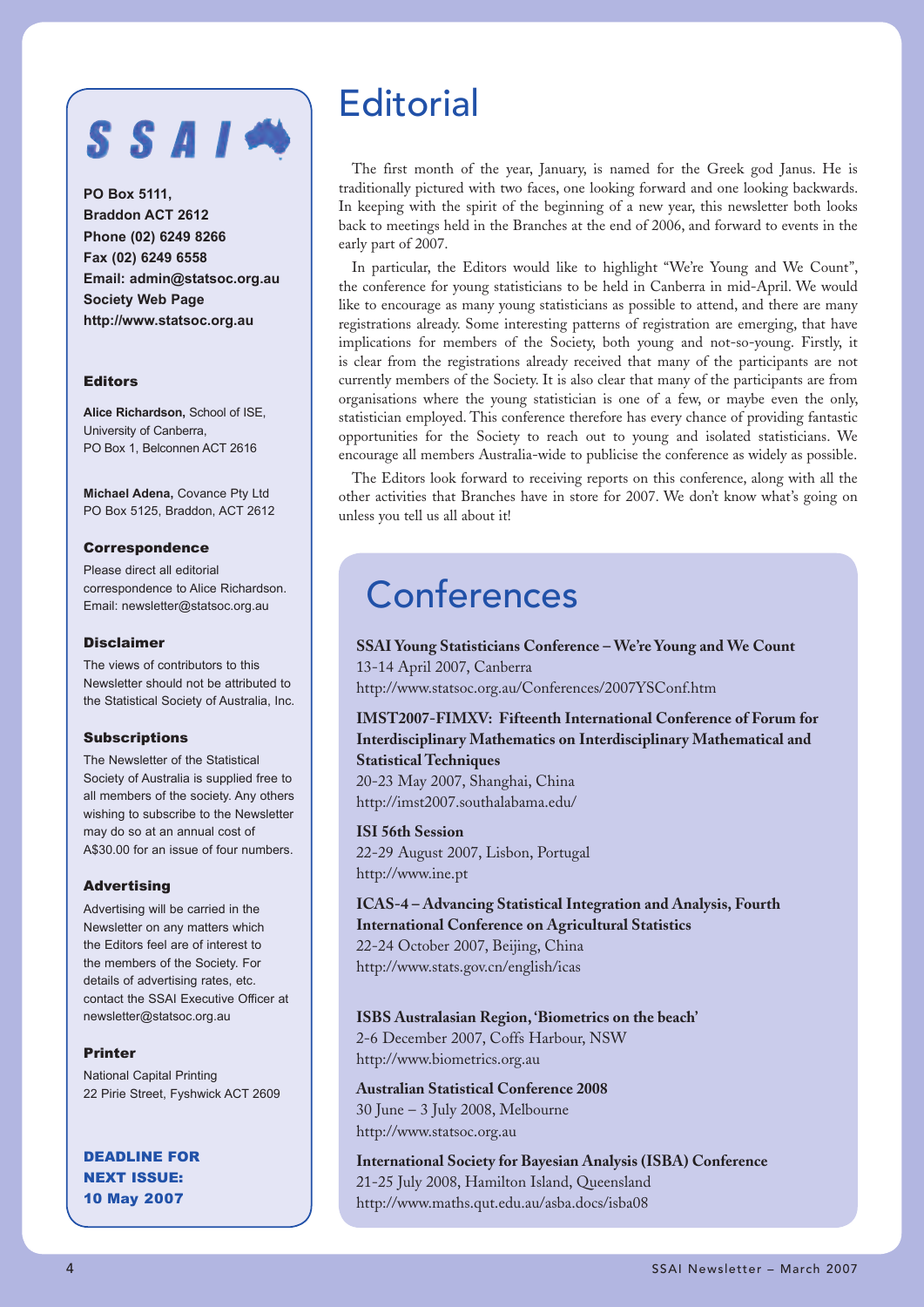## President's Corner

I'd like to highlight two issues. The first concerns the Australian and New Zealand Journal of Statistics (ANZJS), while the second concerns the National Strategic Review of Mathematical Sciences Research in Australia. However, before doing so, I'll report briefly on the finances from the joint statistical conference in Auckland last year. Whilst it was excellent for those who attended, the number of Australian participants was much lower than anticipated. Our share of the resulting loss is around \$26,000.

I'm pleased to tell you that SSAI and NZSA have negotiated with Blackwell Publishing to provide On-Line Early from the start of 2007. This will be a great service to our members and those who publish in ANZJS. SSAI is also contracting Blackwell to digitize past issues of the Australian Journal of Statistics. They will host the content and provide free access to the content to society members. This will bring us in to line with NZSA who digitized their back issues some time ago.

The National Strategic Review of Mathematical Sciences Research in Australia was launched on 14 December 2006. SSAI supported this endeavour as a follow-on activity from the Review on Statistics at Australian Universities where the recommendations were broadly grouped around issues relating to the school programme, organization and funding within and among universities, and image and profile of statistics (including employer/university interactions).

The recent review found that the mathematical sciences in Australia require an immediate and substantial capital injection to build a critical mass of research, education, industry and government interaction, and ensure we maintain our technical and p r o b l e m - s o l v i n g capability. The five key recommendations were as follows:

1. Significantly increase the number of university graduates with appropriate mathematical and statistical training.



- 2. Broaden the mathematical sciences research base.
- 3. Identify, anticipate and meet industry needs for a pool of tertiary-trained expert mathematicians and statisticians.
- 4. Ensure that all mathematics teachers in Australian schools have appropriate training in the disciplines of mathematics and statistics to the highest international standards.
- 5. Encourage greater numbers of high school students to study intermediate and advanced mathematics.

The outcomes of the two reviews are consistent and reinforce the way forward for statistics in this country.

*Kaye Basford*

E-mail: k.e.basford@uq.edu.au



Hosted by the Statistical Society of Australia Inc

## Mark your diaries!

A stimulating and cutting edge Scientific Program is being developed to cover a wide range of topics relevant to all statisticians. The program will provide practical knowledge and insights from prominent international and Australasian speakers and will address the latest developments in statistical research, education and practice.

Information will be updated through a link from: http://www.statsoc.org.au/Conferences/ as it becomes available.

Sofitel Melbourne Monday 30 June - Thursday 3 July 2008

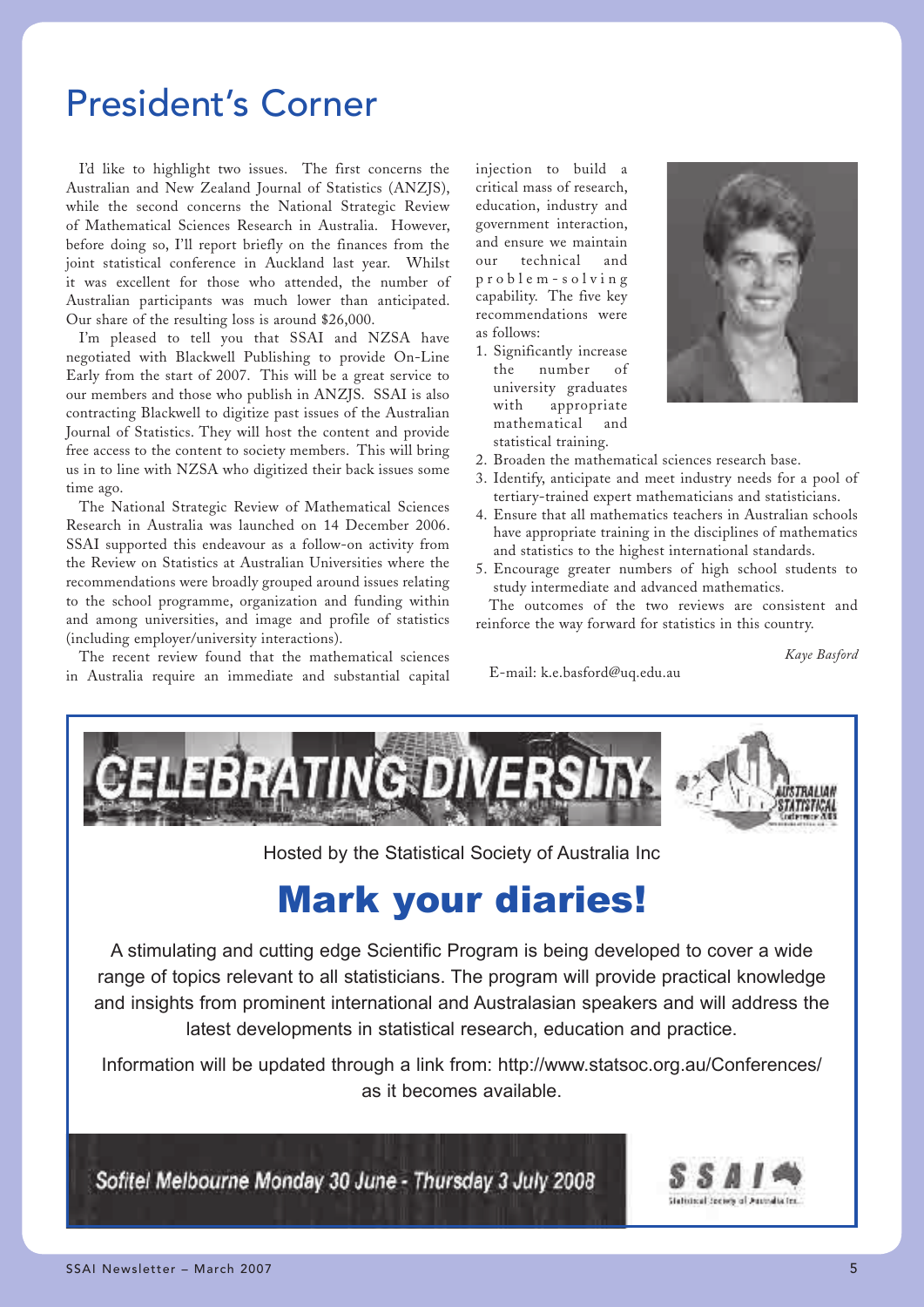## Three Doors with Borek Puza (Edition 9)

Welcome to the 9th edition of *Three Doors.* Last time I presented The Conception Puzzle and am now pleased to announce Chris Lloyd as the next winner of the Three Doors Prize, a cheque for \$60 as donated by SSAI. The solution to that puzzle is given below, followed by a wellknown paradox and the next puzzle.

### **The Conception Puzzle**

*A couple decides to have children until they have a child with the same gender as their first one. How many children can they expect to have? Express your answer as a function of p, the probability with which each of their children turns out to be a boy, and assume that the genders of their children are independent from birth to birth. Also assume that the couple can have an unlimited number of children.*

### **Solution to The Conception Puzzle**

If the first child is a boy then the number of subsequent children until the next boy is geometrically distributed with parameter *p* and mean 1/*p*. Likewise, if the first child is a girl then the number of subsequent children until the next girl is geometric with parameter  $1-\rho$  and mean  $1/(1-\rho)$ . Hence, not including the first child, the expected number of children is p\*1/*p* +  $(1-p)^*1/(1-p) = 2$ ; and so the expected total number of children is  $1 + 2 = 3$ . But this answer is valid only if  $\rho$  lies strictly between 0 and 1. If *p* equals 0 or 1 *exactly*, then the total number of children is deterministic and equals 2.

data to estimate expected loss. Fortunately the decision to charge what the market would bear turned out to be profitable for the insurers.

Discussant Simon Barry remarked that statisticians are often tagged the naysayers of risk analysis and management, pointing out all the inadequacies of available information. In spite of this, risk analysis is something that happens with or without statisticians. David Service reminded us that actuaries are professionally trained risk analysts. Risk analysis is an essential decision making tool in the insurance business, used in estimating appropriate insurance premiums, making investment decisions.

This result is somewhat counterintuitive because it implies that if the probability of a boy (or girl) is very small, say 0.01, then the couple can expect to have 3 children; but if that probability is exactly zero, then the couple can expect to have only 2 children.

The jump here from 3 to 2 can be explained by noting that if  $p$  (or  $1-p$ ) is very small but not exactly zero then the couple is almost certain to have 2 children. However, the number of children could also be any integer greater than 2, with each possibility having a small but nonzero probability associated with it. When one multiplies all the numbers by the corresponding probabilities and sums up the products, the result is 3.

A modification of the problem which restricts the number of children to some realistic maximum leads to an expected number close to 2 when  $p$  (or 1- $p$ ) is near but not exactly zero. For example, if  $p =$ 0.01 and the said maximum is 10, then the expected number of children works out as 2.08648. By contrast, when  $p =$ 0.01, the expected number is 2.63027 and 2.99996 if the maximum is 100 and 1000, respectively.

### **The Two Envelopes Paradox**

A well-known paradox may be expressed as follows. Consider two sealed envelopes each of which contains some money. One of the envelopes contains twice as much money as the other, but you know neither the amounts nor which envelope contains

the larger amount. You randomly select one of the envelopes and consider *x*, the number of dollars sealed inside it. You then reason that the other envelope is equally likely to contain *x*/2 dollars as it is to contain 2*x* dollars, and therefore the expected amount in that other envelope is  $0.5 * x/2 + 0.5 * 2x = 1.25 * x$  dollars. But that's absurd, because there is nothing to distinguish the two envelopes apart from your logic!

This paradox may be resolved by carefully questioning the statement that the other envelope is equally likely to contain *x*/2 dollars as it is to contain 2*x* dollars. Indeed, there is insufficient information to work out the two likelihoods, and the key missing component is our prior belief regarding the two amounts. Working through the following puzzle should clarify these issues and perhaps raise some others.

### **The Two Envelopes Puzzle**

*Consider two sealed envelopes each of which contains some money. One of the envelopes contains twice as much money as the other, but you know neither the amounts nor which envelope contains the larger amount. However, you do know that the smaller amount in dollars was obtained by randomly drawing a number from the uniform distribution between 0 and 1000. You now randomly select an envelope and find \$100 in it. What is the probability that you have selected the smaller amount?* 

For your chance to win a fabulous mystery prize, send your solution to newsletter@statsoc.org.au

*From page 1* Richard believes that the threat of terrorism has raised a new dimension to risk management, where chance is now "infected" with choice. While the random occurrence of natural disasters or other accidents of nature may follow some law of probability, we are now faced with a group of people who specifically want to make certain bad events happen. He questions whether "Probability" is the right way to describe whether or not such events happen. In natural disaster terms, mitigation works to reduce consequences while not changing the probability of events happening. In the case of terrorism, one set of government actions designed to discourage a particular type of attack may increase the probability of a different type of attack.

Richard concluded by re-iterating his key points: quantitative assessment of risk should be done where it can add value, especially where vital expensive decisions are involved. We should aim where possible to define our measures of consequence and likelihood in terms of "real" things. We should keep, organise and use data that can eventually be used to validate and improve those estimates. We need to have a broader concept of risk than just "expected loss", eg where distribution of potential loss has a long tail to the right. Finally, we need to be aware of the uncertainties in our estimates of risk, especially the unknown unknowns.

*Terry Neeman*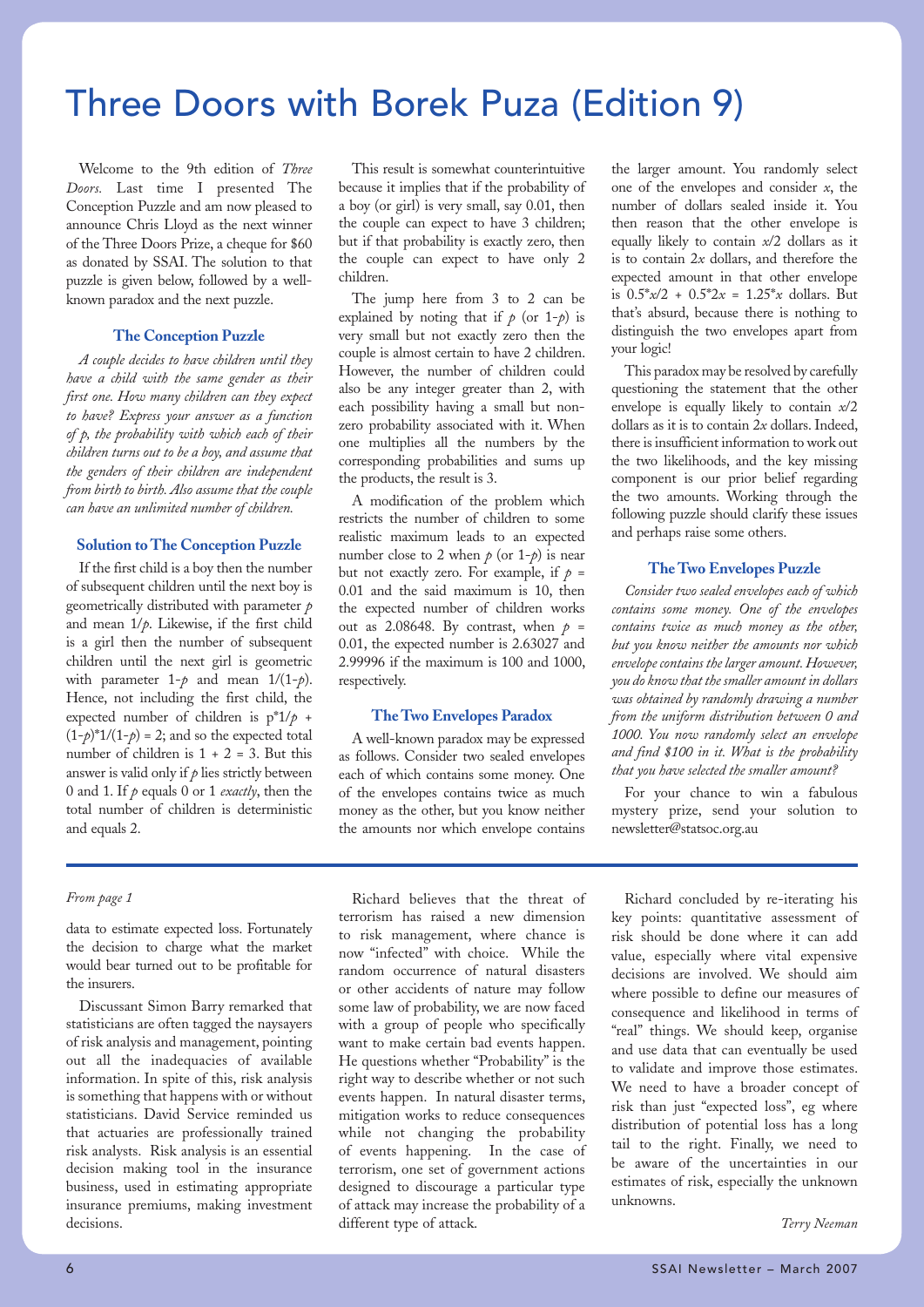### Young Statisticians' Conference 2007 We're Young and We Count

### Canberra, 13-14 April 2007

SSAI's Young Statisticians' Conference 2007—We're Young and We Count—will be held in Canberra on Friday 13 April and Saturday 14 April 2007.

The conference offers two days of opportunity for 'young statisticians' - recent graduates, graduate students, undergraduates contemplating a career in statistics and those who are in the early stages of their statistical careers.

A variety of topics will be discussed by both invited speakers and conference delegates. The conference offers participants the opportunity to hear from and meet with statisticians from varying backgrounds who will share their experiences, research and interests.

*Registration information can be found at: http://www.statsoc.org.au/Conferences/2007YSConf.htm*

## Looking for a job?

**For a listing of current statistical vacancies in Australia or New Zealand visit:**

*http://www.statsci.org/jobs*

**Do you have a job to advertise on the website?**

**Email a position description to mrobinson@wehi.edu.au. Listing is free!**

**This service is proudly brought to you by:**



### **Society Secretaries**

**Central Council** President: Prof K. Basford Secretary: Dr D. Shaw doug.shaw@csiro.au

**New South Wales** President: Ms Caro Badcock Secretary: Eric Beh e.beh@uws.edu.au

**Canberra** President: Dr Brent Henderson Secretary: Dr Ray Lindsay ray.lindsay@netspeed.com.au

**Victoria** President: Dr Brian Phillips Secretary: Dr Ann Maharaj ann.maharaj@buseco.monash.edu.au

**South Australia** President: Ms Margaret Swincer Secretary: Ms Janine Jones janine.jones@abs.gov.au

**Western Australia** President: Dr Brenton Clarke Secretary: Mr Martin Firth martyf@ichr.uwa.edu.au

**Queensland** President: Dr Ross Darnell Secretary: Dr Helen Johnson h.johnson@qut.edu.au

### **Section Chairs**

**Bayesian Statistics** Kerrie Mengersen k.mengersen@qut.edu.au

**Biological Sciences** Ari Verbyla ari.verbyla@adelaide.edu.au

**Environmental Statistics** Petra Kuhnert – petra.kuhnert@csiro.au

**Industrial Statistics** Ross McVinish – r.mcvinish@qut.edu.au

> **Statistical Computing** Kuldeep Kumar kkumar@bond.edu.au

**Statistical Education (Co-Chairs)** Michael Martin michael.martin@anu.edu.au Peter Howley peter.howley@newcastle.edu.au

**Surveys and Management** Veronica Rodriguez veronica.rodriguez@abare.gov.au

**Young Statisticians** Janice Wooton Janice.wooton@abs.gov.au

**Social Sciences** Michele Haynes – m.haynes@uq.edu.au

**Further contact details for Society Secretaries and Section Chairs can be obtained by contacting the Society on (02) 6249 8266**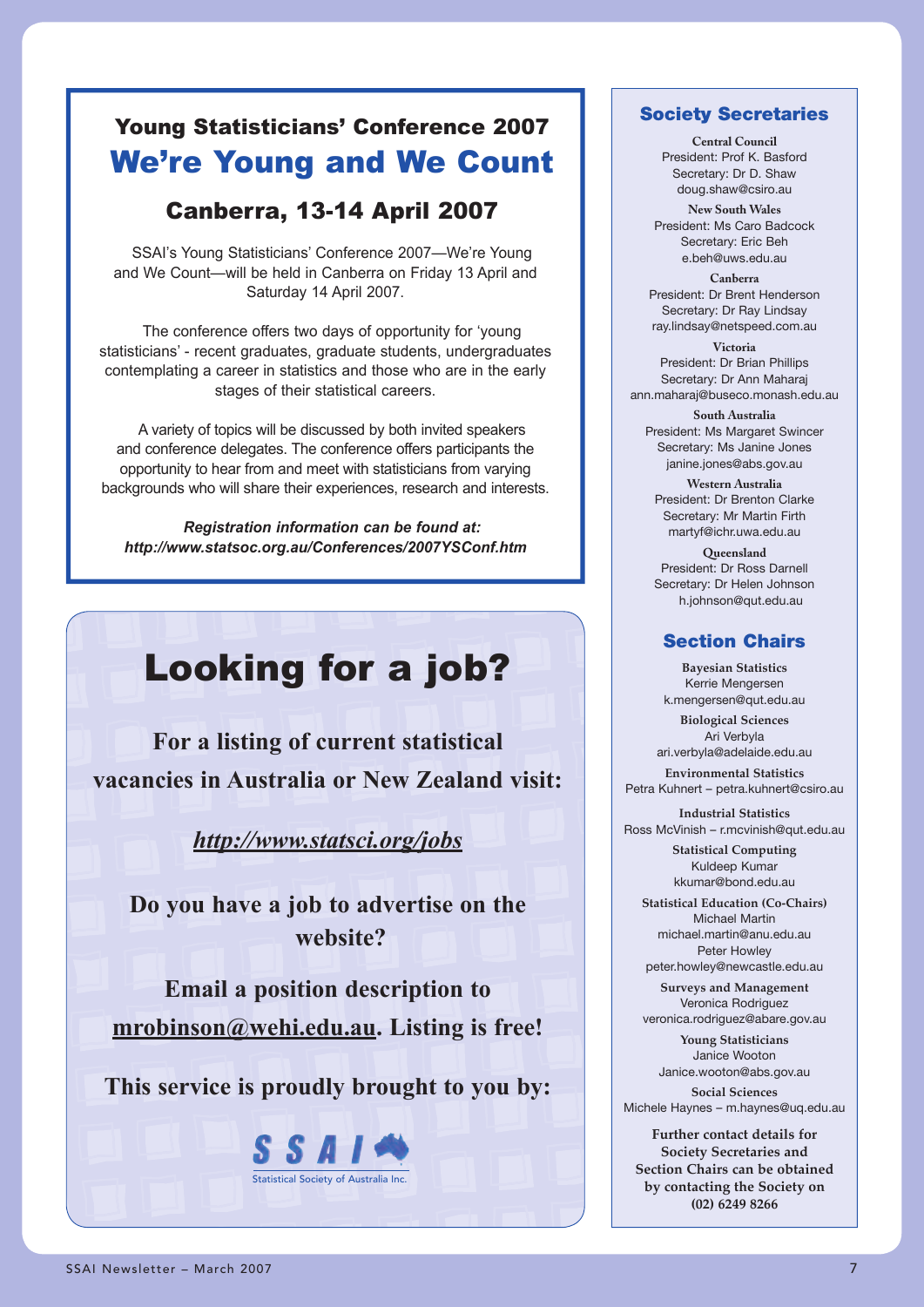## **Obituaries**

### **Roy James Cameron 11th March 1923 – 3 October 2006**

Roy Cameron was born in Port Pirie in 1923 and spent much of his early life in Waikerie in South Australia's Riverland. In 1940, he began work at the Taxation Office and part-time study toward a BEc at the University of Adelaide.

In 1943, he enlisted with the Australian Imperial Force and saw service in Borneo. In 1946, he recommenced his BEc course, graduating with First Class Honours in 1948. He later graduated as a Master of Economics at the University of Adelaide with his thesis, *Standard hours and the basic wage: an analysis of two aspects of the work of the Commonwealth Court of Conciliation and Arbitration.* 

From 1949 to 1951, he lectured at the Canberra University College, benefiting greatly from the renowned economists Heinz Arndt and Trevor Swan.

Roy and Dorothy Olive Lober married in March 1951 at St John's in Canberra.

In 1952 Roy took up a PhD scholarship at Harvard. In his words, "becoming flat broke as a result, despite part-time teaching, I abandoned academia after 2½ years." At Harvard, as in Adelaide, he also studied statistics. With the advice and assistance of Trevor Swan he became an economist at the World Bank in Washington from 1954 to 1956.

Roy returned to Australia in 1956, completing his PhD on *Inflation in a dependent economy, Australia 1945-1955* soon after. At Treasury, he headed the Research and Information Section, a small group harbouring two other Australian Statisticians-to-be - Bill Cole and Ian Castles.

At Treasury he held various other positions, including senior Treasury representative in London in the mid 1960s and First Assistant Secretary, Transport and Industry Division from 1966 to 1973. He played a key role in forming the National Income Forecasting Group, which undertook short to medium-term economic forecasting based on the National Accounts.

From 1973 to 1977 Roy served as Australian Ambassador to the OECD, which he regarded as a reward after 17 years of "interesting though arduous" work in Treasury. The OECD position was clearly a very fruitful part of his life



and something that he enjoyed talking about.

He returned to Australia in March 1977 to be Australian Statistician.

His first challenge was a major upgrade and expansion of computing facilities in the ABS. This was a massive undertaking, involving over 1,500 staff years of work and every Bureau system, and was successfully completed in only four years with little impact on the continuity of statistical outputs. Roy had a strong personal involvement and insisted on a proper project management approach. Staff from that time still speak in admiration of the strength of his leadership on that project.

Other challenges related to expanding work on social statistics and decreasing the processing of administrative records for other agencies:

"On the statistical side of the business, Roy had a significant impact on social statistics. He recognised that the ABS was very efficient in collecting data from households using interviewers. He therefore set about to find resources to expand this work, and did so by cutting back on the large amount of work the ABS was doing helping the States to process administrative byproduct information, such as morbidity data. To be fair, the States did not greet this cutback with enthusiasm. However, the result was a much-enhanced and expanded household survey program,

which is still a lasting tribute to the wisdom of his decision on this issue." (Bill McLennan, former Australian Statistician)

His greatest legacy was to change ABS culture, making it much more cohesive and corporate in nature:

"Roy had a most significant and positive impact on the management and operation of the ABS, which I think has not been properly recognised and hence not well appreciated. He came to an organisation that had grown for about 20 years from about 1,000 people to about 4,000 people. It had developed an operating style that Roy called 'a collection of warring fiefdoms'.

"He realised that the ABS was a big, complex organisation and set about ensuring that it was corporately managed. He introduced systematic planning, ensured that a corporate approach was taken to all decisions, put structure into management decisions and insisted that good management control and accountability be embraced." (Bill McLennan)

The Censuses of 1971 and 1976 had suffered negative media coverage concerning privacy. From late 1977, Roy instituted advertisements in major newspapers seeking public submissions on the conduct of the Census. Roy's approach was a key factor in the acceptance and success of the 1981 Census.

Reflecting his high esteem from all sides of politics and his distinguished service, in 1982 Roy was awarded Companionship in the Civil Division of the Most Honourable Order of the Bath, an honour rarely bestowed on civilians in the 20th Century.

Three years after Roy retired as Australian Statistician, Paul Keating as Treasurer recalled at the launch of the 1988 Year Book "Roy, of course held the job down with great distinction."

"Roy was a very impressive thinker, capable of both grasping minute detail and understanding the broader picture in the issues he dealt with. He made an outstanding contribution to the development of the ABS into the internationally respected organisation that it is today." (Ian Castles, the Australian Statistician after Roy)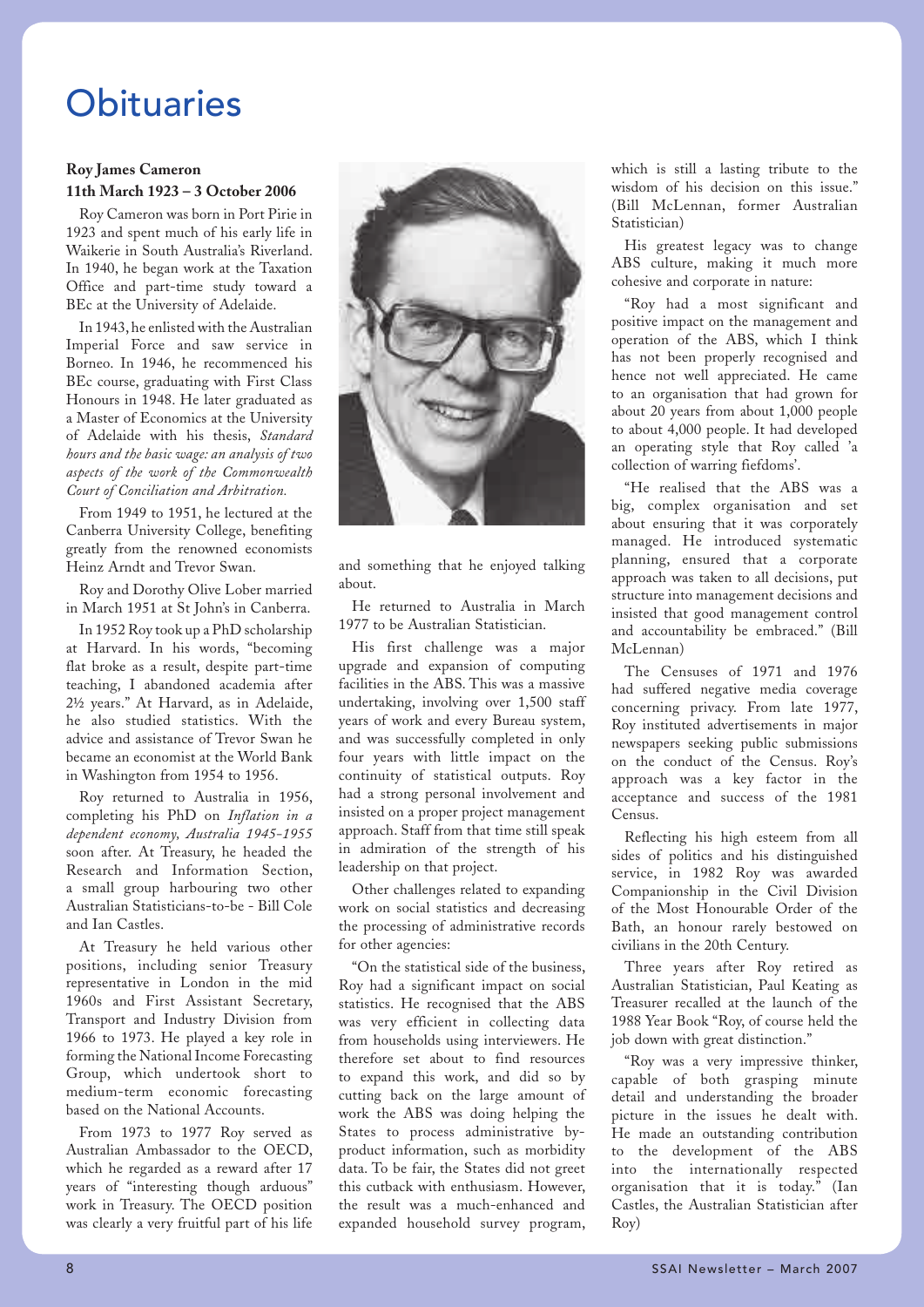"I worked very closely with Roy during his tenure as Australian Statistician. I got on very well with him, but I must admit there were occasions of creative tension. Roy was strong-minded and very determined. It was fortunate that on most ABS issues, we had similar instincts on what had to be done. He also had many other people working closely with him, who strongly supported the changes he implemented." (Bill McLennan)

"I will remember him as someone who went out of his way to encourage young staff who he thought had talent – spending time with them undertaking what we now refer to as coaching, explaining the error of your ways when necessary, and encouraging international travel as part of the learning experience. Roy was an outstanding Australian and I feel privileged to have worked with him." (Dennis Trewin, immediate past Australian Statistician)

After his retirement in August 1985 Roy maintained an interest in management and public administration through the ACT Group of the Royal Australian Institute of Public Administration.

Roy enjoyed playing lawn bowls and gardening and had a passion for art. He and his wife also enjoyed international travel, particularly to Europe. But most of all he enjoyed the Australian landscape and frequently took his young children out on weekends to share its beauty and uniqueness. They were able to return the favour in the latter years of his life.

His wife Dorothy predeceased him. He is survived by their children, John, Trish and Peter and his four grandchildren, Fiona, Andrew, Oliver and Stewart.

*Abridged from an obituary by Dennis Trewin.* 

### **David Duncan 1916-2006**

David Beatty Duncan, who has died at 89 at his home in Oregon in the United States, was an Australianborn statistician who won world-wide academic acclaim.

Duncan grew up in Waverley, the youngest of six children - four boys and two girls - of Watson Cranston Duncan, a detective in the NSW police, and his wife, Frances Adelaide Calman. The eldest son, George, a brilliant scholar, was killed in France in 1916, the year David was born, devastating the family.

When Duncan was 13, his father died. The family was poor and they struggled through the Depression. As soon as they were able, the older children left school and went to work, contributing from their wages to ensure their youngest brother's academic potential was developed.

At Sydney Boys High School, Duncan's results, particularly in the sciences, were outstanding. He enrolled to study agricultural science at Sydney University and graduated in 1937, then taught at Parramatta Intermediate High until World War II. He also did further studies in mathematics.

He joined the AIF in 1939 and was a member of the Sound Ranging Unit. After he had drawn to the attention of his superior officers an error in the maths in the military manual, the value of his mathematical skills was recognised and he was transferred to the RAAF, initially as an instructor in navigation for flight crews. He was later stationed in Melbourne, assessing the effectiveness of pilot training methods. By the end of the war he was a squadron leader.

After his discharge he was awarded a Pawlett Fellowship, a travelling scholarship for agriculture graduates. He elected to pursue a PhD in agricultural statistics at Iowa State University, where he also won the hand of Mary Ann Kohli, who was instructing in the physical education department.

Duncan returned to Sydney in 1947 to lecture in biometrics in the faculty of agriculture at Sydney University. Mary Ann joined him shortly after and they were married later that year. She had left a comfortable life in middle America, which had been barely affected by the Second World War, to come to a country which had been run threadbare by the its involvement in two world wars and the Depression. Their first son, Robert Ames, was born in Sydney.

Duncan lectured at Sydney University for four years. In 1951 the family returned to the US and he was successively a faculty member in the statistics department of the Virginia Polytechnic Institute, a research faculty member in agronomy at the University of Florida, and a faculty member in statistics at the University of North Carolina. This was followed by an appointment in biostatistics at the Johns Hopkins University, in Baltimore, from where he retired in 1983.

In a paper published in 1955, he set out new procedures which came to be

known as the Duncan Multiple Range and Multiple F Tests. These were a new way for deciding if any real differences could be inferred from the observed differences between treatments in an experiment. This removed a weakness in the widely used "t-test" developed 20 years earlier by Sir Ronald Fisher.

The procedures set out in this new paper were quickly accepted in biological experiments. The multiple range paper has been listed among the 25 most cited in world scientific literature. The statistical graduate students at Iowa State College call themselves the Multiple Rangers.

In later years Duncan developed his ideas further, in 1975 publishing *A New Symmetric Multiple Comparison T-test,*  what he considered a more philosophically sound approach to decision making when analysing experimental data. This new approach has not had the acceptance of the multiple range test although its originality has been widely acknowledged.

Duncan also worked during summer university breaks at what was then Cape Canaveral, on aspects of the space race and on air force missile tracking problems.

Growing up near the beach, he had developed a love of surfing and he and his growing family came to love the summer excursions to the Florida coast.

In retirement in California, Duncan was honoured as an emeritus professor of statistics, courtesy of the faculty in statistics at Oregon State University.

His early diligence remained throughout his working life. He had a home office into which he would disappear after dinner.

Although he took up American citizenship, he was always proud to acknowledge Australia as the land of his birth. He loved to tell his children and grandchildren stories of his RAAF experiences in World War II, and to recite poems such as *Clancy of the Overflow* and sing *The Road to Gundagai.*

Duncan is survived by Mary Ann, their sons, Robert and George, and daughter, Margaret, and seven grandchildren.

*Malcolm McDonald, Bob Duncan* This article first appeared in *The Sydney Morning Herald.*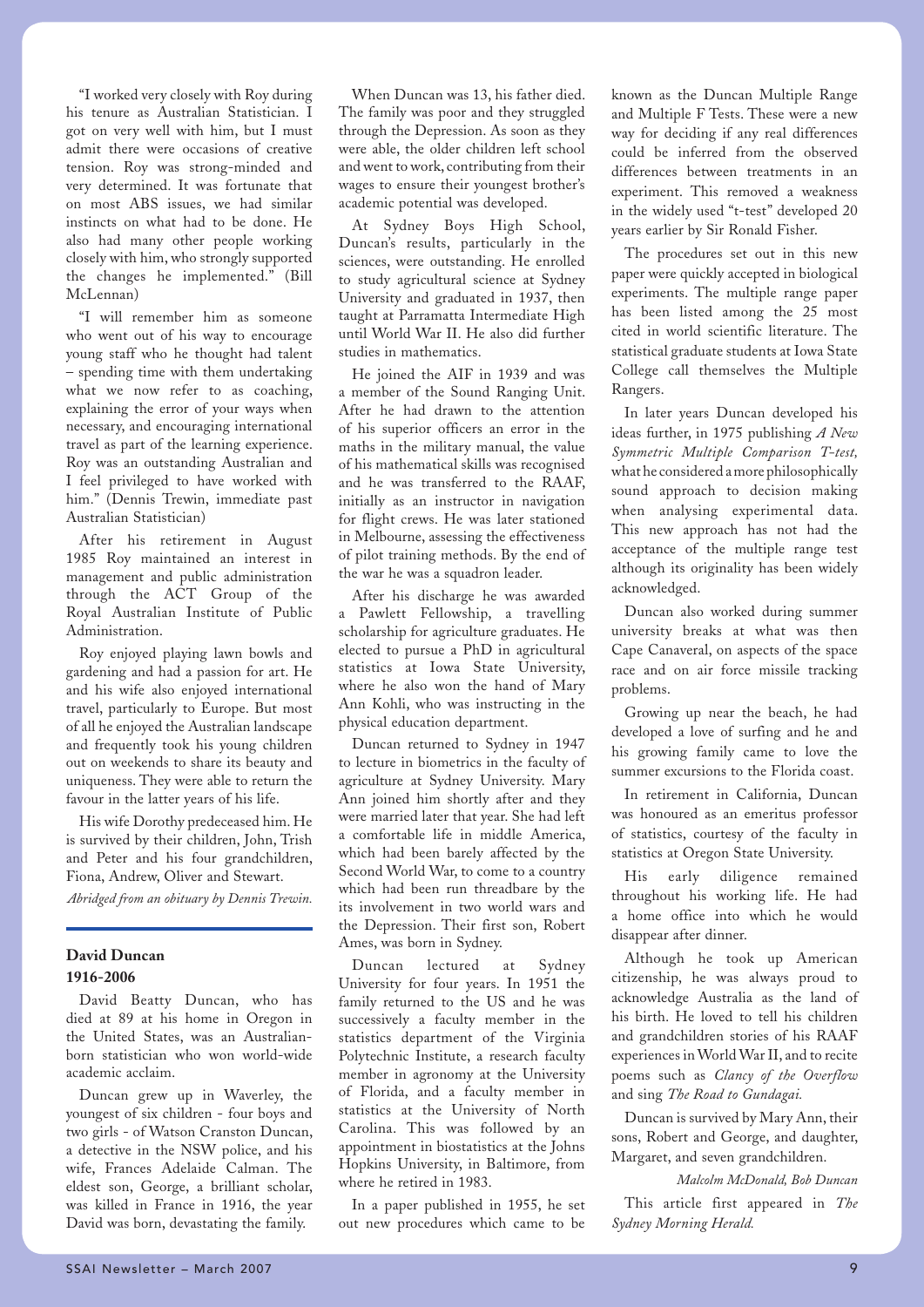## Australia & New Zealand Journal of Statistics – Publisher Merge

Members will be interested in recent news about Blackwell Publishing, the publisher of the *Australian and New Zealand Journal of Statistics.* On February 2, the merger between Wiley STM Division and Blackwell Publishing took effect, with the UK courts approving what is called the 'scheme of arrangement' for the sale of Blackwell Publishing to Wiley. There is great compatibility between the two companies' publishing programs, markets, missions and values. The merged business will publish approximately 1,250 scholarly peer-reviewed journals (over 1 million pages) and an extensive collection of books with global appeal. This collection of must-have content will be delivered to customers in print and electronic formats, advancing our goal of providing more access to more content to more people than ever before in our history. As the world's pre-eminent society publisher, this new entity will continue to value and nurture close relationships with our society partners, academics and professional organizations.

 The senior leadership team for the merged Wiley-Blackwell business has now been announced and Wiley-Blackwell will be organised in five broad divisions: Life Science, Physical Sciences, Professional, Medical, Social Sciences and Humanities. Each division will have a global management team with representation from Asia and will follow the current Blackwell model whereby each journal has its own title team that operates within one of the subject teams.

The impact on Societies who currently publish their journals with Blackwell

will be positive in that the new Wiley-Blackwell company will have greater reach throughout the scholarly publishing world, combining the considerable strengths of both companies into one whole, and guarantee the ability of journals published by Wiley-Blackwell to compete in a tight marketplace. The new company will have increased global reach in marketing and sales and in Statistics the combined strength of Blackwell's journal list and Wiley's books list will make Wiley-Blackwell a true global leader in the subject.

## Member News

Professor Des Nicholls, former National President of SSAI and a member of the Canberra Branch was appointed as a Member (AM) in the General Division of the Order of Australia in the Australia Day Honours List 2007 for service to statistical science in Australia as an academic and through a range of professional organizations, and to the community.

## The latest in statistics from Australia, **New Zealand and the world online.**

Published on behalf of the Statistical Society of Australia Inc. and the New Zealand Statistical Association

# **Your Research** Your Journal

### Read it online at www.blackwell-synergy.com/loi/anzs

| Australian Sa<br>New Zealand<br>ournal of<br>Statistics |
|---------------------------------------------------------|
|                                                         |
| 1,831, 25<br>- -                                        |

**Managing Editor:** Professor Kerrie Mengersen

Print ISSN-Online ISSN: **Current Volume:** Frequency:

1369-1473 1467-842X  $\overline{AB}$ 4 issues per volume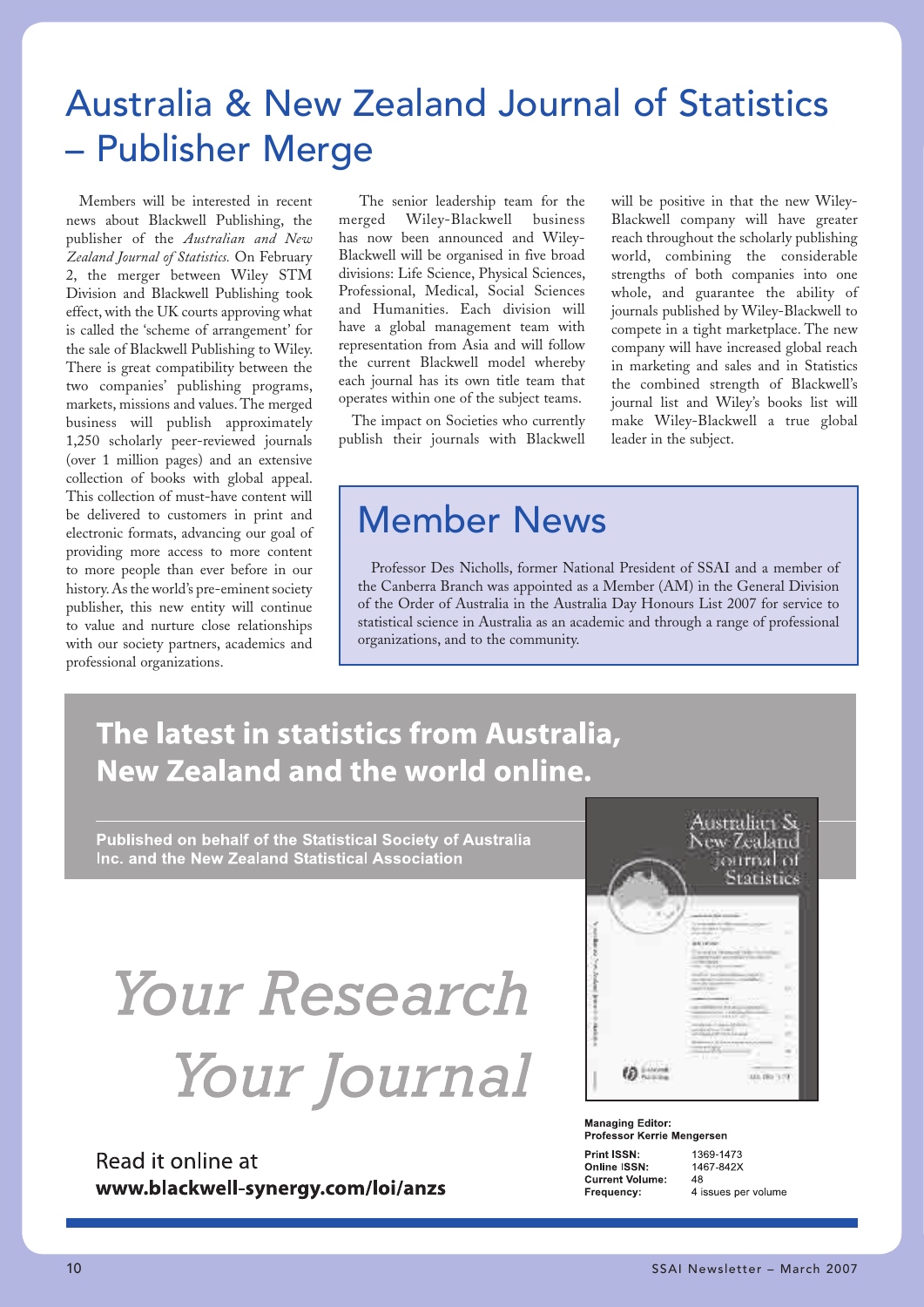## Branch Reports

### **QUEENSLAND**

### **October Careers Day**

A seminar was sponsored by the Queensland Branch of the Statistical Society of Australia for students interested in careers in statistics. It was held at two Brisbane locations; University of Queensland on Wednesday 11th Oct and Queensland University of Technology on 18th Oct.

Five early career statisticians explained how they use their statistics training in their careers.

James Doecke, Biostatistician QIMR/ RBWH Statistics Unit

Lachlan Mortimer, Office of Economic and Statistical Research

James McBroom, Griffith University

Bonnie Macfarlane, QUT

Kathryn Lambkin, CSIRO

SSAI Queensland would like to thank these statisticians for their input to the day.

### **November Meeting and Christmas Party**

On Tuesday November 28 Professor Kaye Basford (SSAI President) led a *discussion about the Statistical Society of Australia Inc* at UQ, St Lucia. The meeting was well attended and many useful comments and views were shared. This was followed by a Christmas Dinner held at Amphora Restaurant in St Lucia.

### **February 2007 Meeting**

 Jay M. Ver Hoef and John K Jansen from NOAA National Marine Mammal Laboratory of the National Weather Service, International Arctic Research Centre, University of Alaska Fairbanks, Fairbanks, spoke at the February meeting. The talk was entitled "Space-Time Zero-Inflated Count Models of Harbor Seals".

Jay Ver Hoef is a statistician, based out of Fairbanks, Alaska, who works for the NOAA National Marine Mammal Laboratory in Seattle, Washington and has research interests in spatial and ecological statistics. Dr. Ver Hoef is a fellow of the American Statistical Association (ASA) and past-chair of the Section on Statistics and the Environment and the Alaska Chapter of the ASA. He is also an adjunct professor of Statistics

with the Mathematics Department of the University of Alaska, Fairbanks.

This is the abstract from his discussion.

*Environmental data are spatial, temporal, and often come with many zeros. In this paper, we take the standard formulation of a zero-inflated Poisson (ZIP) model, as well as an alternative parameterization, and develop a space-time model to investigate haulout patterns of harbor seals on glacial ice. The data consist of counts, for 18 dates on a lattice grid of samples, of harbor seals hauled out on glacial ice in Disenchantment Bay, a coastal bay near Yakutat, Alaska. A space-time ZIP was constructed by using a spatial conditional autoregressive model (CAR) model and a temporal first-order autoregressive model (AR1) for random effects in a ZIP regression model. Because all observable seals are very likely to be detected, we consider a hurdle model that does not mix zeros from the binary and count processes, but still has an inflated number of zeros. We compare this model to the standard ZIP. We create maps of smoothed prediction rates for harbor seal haulouts based on ice density, other covariates, and spatio-temporal random effects. Due to bias concerns, we consider a linex loss function to get the best map for the space-time model.* 

*Miranda Mortlock*

### **WESTERN AUSTRALIA**

### **September Meeting 2006**

The September seminar of the WA branch was conducted by Associate Professor Mike Calver of the School of Biological Sciences and Biotechnology of Murdoch University. His talk, titled "Bandwagons, rakes, taboos, statistics and ecological experiments: why the same issues after 20 years?", reflected his experience associated with statistical problems in ecological research. The talk started off with a phrase from a famous ecologist, Charlie Cobb, who said "Ecologists tend to follow bandwagons in using tests of hypothesis and other inferential statistics even though there are problems in finding genuine replicates and are confusing as compared to laboratory experiments."

The problems that the ecologists are facing are "inherently attractive and impossibly messy", he stated. As pointed out by S.Hulbert (1984), generally the treatments are not replicated and replicates are not independent leading to wrong error terms in the analysis of variance. In order to validate using these arguments Hulbert coined the term pseudo replication which has led to severe problems with a large number of manuscripts rejected on the basis of this. However, he pointed out that, even 20 years after this publication researchers still write manuscripts based on this fallacy. He considered examples related to monitoring animals in the wild, monitoring salinity levels, birds' feeding habits etc., and raised a few interesting discussion points such as: Are large scale unreplicated experiments acceptable if predicted treatment effects are large?; Can meta analysis compensate for a series of unreplicated experiments?.

It was pointed out by the audience that people do time series analysis, HIV studies etc without replication so ecology is not the only area where replication is lacking. Thus it is possible to make assumptions to bridge the gap between not having replicates and having replicates. Mike concluded his talk with what he termed the " last taboo" in ecology with several interesting discussion points such as "Is it worth saving experiments where subsamples are confused with replicates?", "Is repeating the experiment later a solution to lack of replication?" and "Is it valid to say that interactions higher than third order are rare?".

*Nihal Yatawara*

#### **Christmas Meeting 2006**

Twenty nine members and guests enjoyed a great night out at a local Thai restaurant for the WA Branch Christmas Function. In addition to the banquet meal, we were treated to a sample of Thai dancing and music.

Our President, Brenton Clarke, rose to give us a few words and wish us an enjoyable festive season. He also took the opportunity to farewell and thank one of our long term committee members, Berwin Turlach, who has left our sunny shores to take up a post in a Singaporean university. Our gift of a boomerang was to encourage Berwin to return to us one day!

*Anna Munday*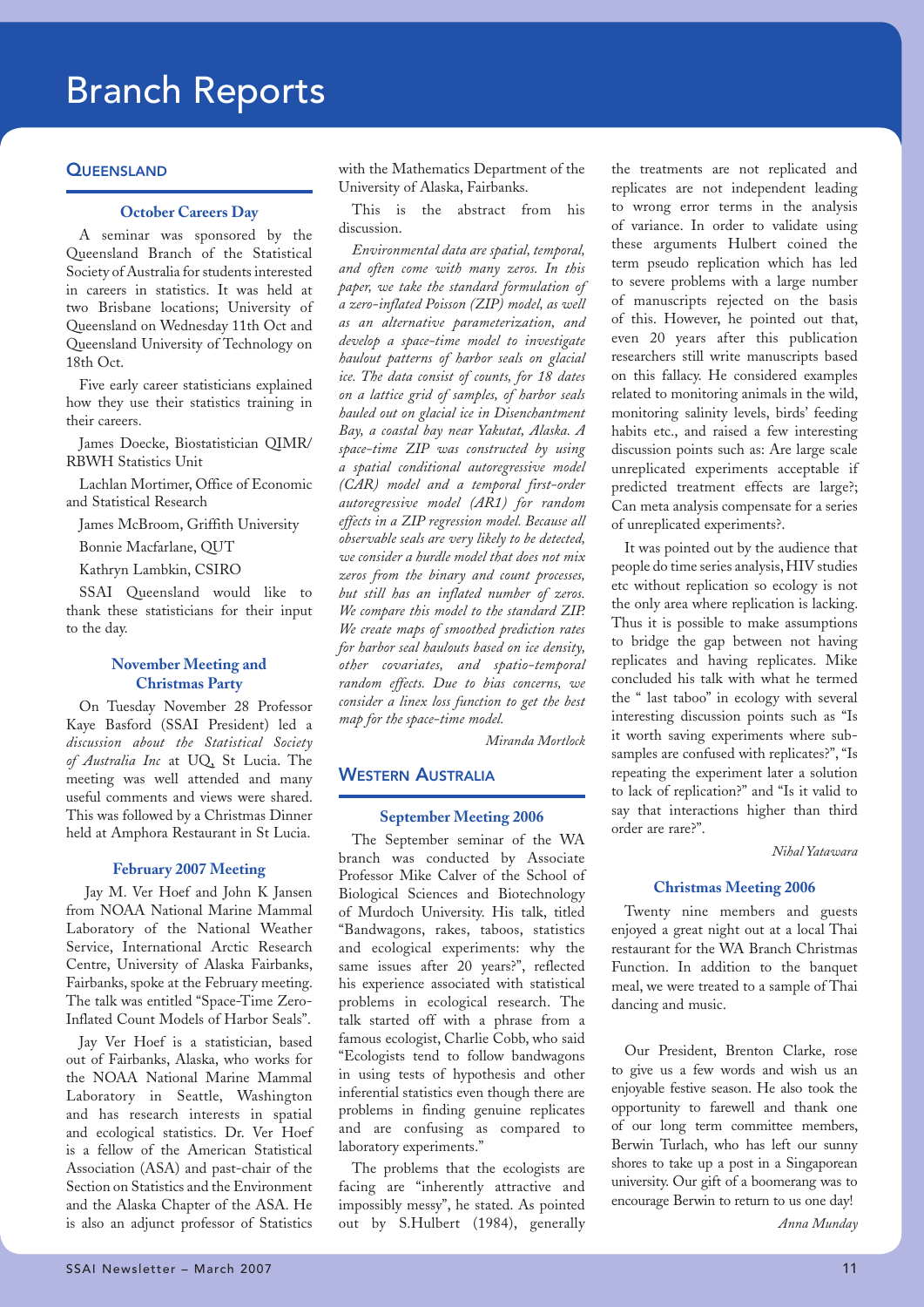### **MAWA Secondary Convention**

In the last edition of this newsletter, we included an article regarding a joint get together of statisticians and maths teachers, whereby 6 young statisticians publicised their education, work and career paths to date to promote statistics and give maths teachers a feel for how they, as teachers, can be an inspiration to their students in taking up further mathematical/statistical studies. As a result of the positive feedback received on the night, the President of the Mathematics Teachers Association of WA invited the speakers to present their talks at the Mathematical Association of Western Australia (MAWA) Secondary Convention held later that month.

Carl Mackin, Christopher Milne and Anna Munday accepted the invitation and went down to the Esplanade Hotel, Fremantle, where we were treated to a scrumptious lunch before giving our talks to a roomful of interested mathematics teachers. Brenton Clarke also attended and did a fine job of promoting statistics and introducing the speakers. All in all, I feel that the interaction we have instigated between the statisticians and maths teachers in WA is very positive, and can only help to further benefit both statistics and mathematics in the future.

*Anna Munday*

### VICTORIA

### **Forecasting and the importance of being uncertain**

Over 80 people enjoyed the 38th Belz lecture, held in the Old Geology Lecture Theatre at Melbourne University, on October 24. The lecture was given by Professor Rob Hyndman from Monash University. Rob began the talk with a recent news item in which a Russian woman is suing weather forecasters for wrecking her holiday. Alyona Gabitova had been promised 28 degrees and sunshine when she planned a camping trip. But it did nothing but pour with rain the whole time, leaving her with a cold. Gabitova has asked the court to order the weather service to pay the cost of her travel. He then gave a number of amusing forecasting quotes including *"I think there is a world market for maybe five computers."* (Chairman of

IBM, 1943) and *"We are ready for any unforeseen event which may or may not occur."* (Dan Quayle)



### *Rob Hyndman giving the Belz Lecture* Photo: Brian Phillips

Rob gave a brief history of forecasting, including examples of ancient forecasting methods, such as using a sheep's liver, hallucinogens and vapour-ridden caves in the mountains of Greece. There was even a time when the British Vagrancy Act made it an offence to defraud by charging money for predictions. The punishment was a fine or three months' imprisonment with hard labour.

He claimed that some standard forecasting business practices today are no better than a sheep's liver or hallucinogens. This was demonstrated in the following promotion piece:

*[Our program] utilizes database technology for real-time data collection and reporting. A common interface for all users fosters collaboration and increases the accuracy of data entry. There are no formulas or macros to create, no tedious re-keying of data and no mystery links to chase down and fix. [Our] built-in "financial intelligence and business rules" builds the formulas for you ensuring 100% accuracy.*

Professor Hyndman explained that these methods are largely guesswork, highly subjective, not replicable or testable, and with no possible way of quantifying probabilistic uncertainty. The lack of uncertainty statements leads to a false sense of accuracy.

He argued for the importance of statistical modelling in forecasting, and demonstrated the dangers that occur when uncertainty is ignored. In particular, he considered the importance of prediction intervals in providing forecasts, and the dangers of "what-if" scenario projections that are popular in business and government. He outlined some problems involved with data mining predictions and outlined some advantages of using stochastic models.

This was demonstrated via two case studies, one on forecasting the Pharmaceutical Benefits Scheme (PBS), the other on predicting the Australian population. An ABC news item had shown that the Federal Opposition had called for tighter controls on drug prices after the PBS budget blew out by almost \$800 million. Rob found that the Department of Health and Aging were doing all forecasts with the FORECAST function in MS-Excel applied to three points of 10 year old data! Rob tackled this problem with time series models, using automated exponential smoothing state space models applied to about 100 product groups. The methodological tools were developed in 2002 and published in the *International Journal of Forecasting.* The results show that the forecast error is now only a few million dollars per year. In the population study, he pointed out distinctions between projections and forecasts, and how better use could be made of prediction intervals with specified probability coverage for population size and relevant derived variables.

 He claimed that our traditional emphasis on p-values has been distracting and unhelpful. Rather he believes that most statistical problems are better expressed as prediction problems. Some implications he sees for statisticians include the need to learn what data miners are doing and contribute to the development of their methods, to know (and teach) a lot more computer science, and to teach data mining methods alongside statistical methods in universities. Furthermore he foresees that statisticians will place less emphasis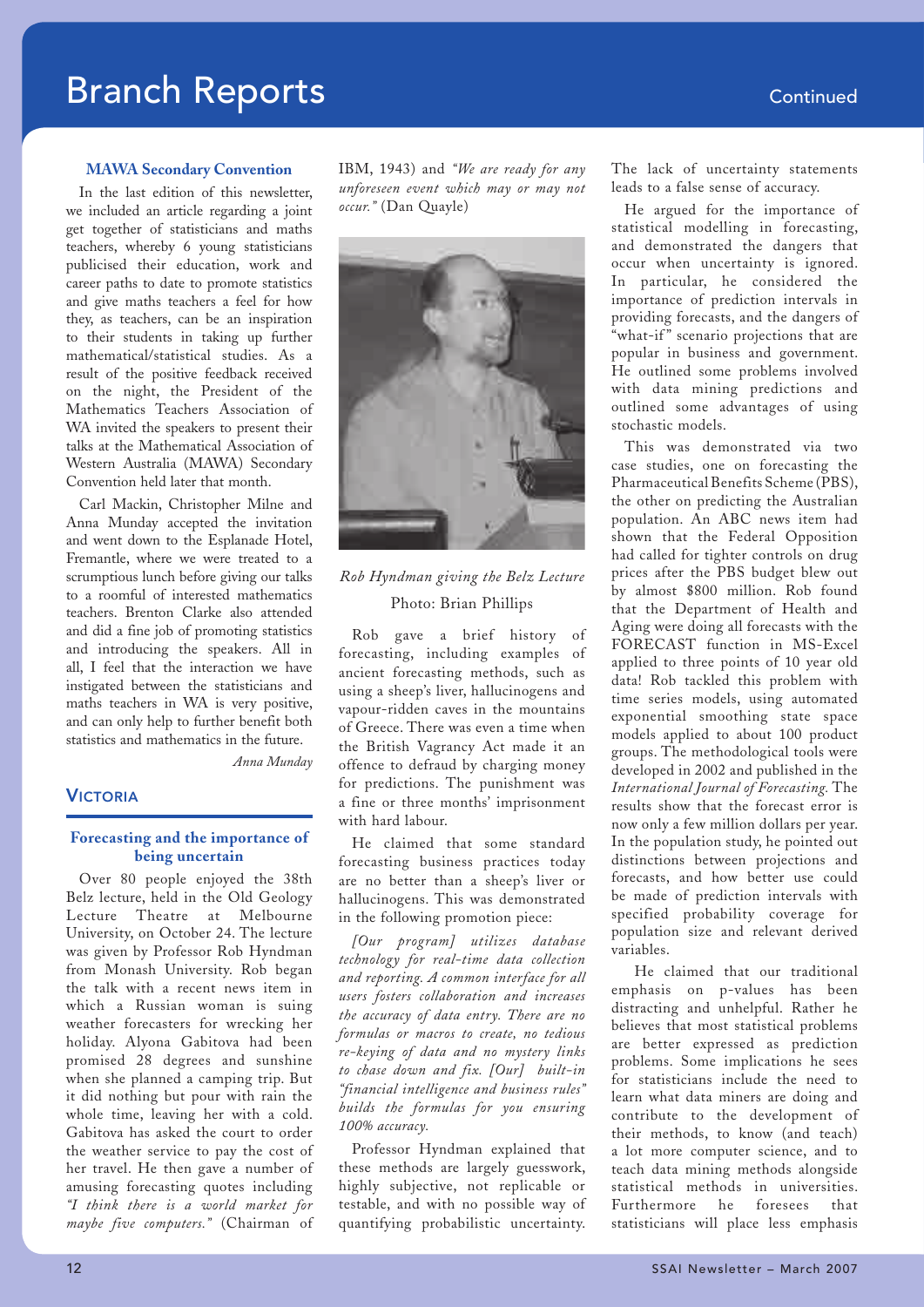on p-values and more emphasis on the predictive ability of models and thinks it will become common to compute prediction intervals for data mining methods. After the talk there was a vigorous question and answer session.

Overall Rob's talk was most entertaining, informative and brilliantly presented. The slides of this presentation are available from http://www.robhyndman.info/

Following the lecture 36 attendees enjoyed a very nice meal and further animated discussions at The University Café in Lygon St.

*Tristan Barnett and Brian Phillips* 

### **SSAI Service Award**

Preceeding the 2006 Belz Lecture, Ray Watson was presented with an SSAI Service Award by Neville Bartlett. This was conferred for his long involvement in SSAI activities, in particular his role as the Technical Editor for the Australian and New Zealand Journal of Statistics from 1998–2005. Many thanks for your contributions, Ray!



*Ray Watson (left) and Neville Bartlett* Photo: Brian Phillips

### **Bayesian Methods Workshop**

On 28 and 29 November 2006 the Victorian Branch sponsored a very successful two-day workshop on Bayesian methods, presented by Kerrie Mengersen from the Queensland University of Technology. In a similar

way to the previous year, it replaced the regular November Branch meeting. The workshop was held at the Swinburne University of Technology in Hawthorn, and was very well supported with 21 participants on day one and 19 on day two. Approximately 60% of attendees were members of the SSAI and three were students. The workshop was aimed at people who wished to learn to use Bayesian models, or who wanted to improve their competence with Bayesian models. Generally they already had sound knowledge of statistical methods, though most had virtually no previous knowledge of this topic.



*Professor Kerrie Mengersen* Photo: Brian Phillips

Kerrie explained how Bayesian modelling and data analysis are becoming a standard part of the statistical toolkit. She showed how its appeal includes the availability of hierarchical models for better describing complex systems, the use of priors to describe uncertainty and include external information in the analysis, and the direct probabilistic interpretation of the results. She explained how while simple Bayesian models can be analysed analytically, most analysis is via Monte Carlo methods such as Markov Chain Monte Carlo. There is a great range of MCMC algorithms available now for Bayesian computation.

This two-day course introduced the practising statistician to Bayesian analysis. The course was very practical, with emphasis on understanding the fundamental concepts, modelling in a Bayesian context, using MCMC

and 'doing' Bayesian analysis via the software package WinBUGS, which is freely available on the web.

There were eight sessions, mostly involving hands on computer work, as follows:

- What is Bayesian statistics?
- Doing Bayesian analysis: principles of Markov Chain Monte Carlo
- Introduction to WinBUGS
- Using WinBUGS
- Developing an MCMC algorithm
- Constructing Priors
- Case Studies
- Expert Driven models

The workshop proved to be a great success with participants giving it wonderful accolades. A number of participants have told me they have implemented ideas from the workshop already since the workshop. One told me "It was terrific and inspiring. I've tried one analysis already." However, it was seen as quite challenging by some, as one student participant wrote "I have to say that the subject matter was very challenging. However, there was enough background material included to allow people with virtually no experience in Bayesian statistics to keep up with the program, even when the advanced topics were introduced. And although I would not say that the workshop made me a proficient user of Bayesian methods, doing the workshop gave me enough knowledge to understand and evaluate publications where Bayesian analyses were used."

The web page for the workshop is found at

http://www.statsoc.org.au/Branches/ VIC/Bayesian\_Workshop/Bayesian\_ Workshop.htm

Thank you, Kerrie, for a great workshop.

*Brian Phillips*

### **Who Needs the Cox Model Anyway**

In December Bendix Carstensen, Senior Statistician at the Steno Diabetes Centre and Adjunct Lecturer at the University of Copenhagen, gave a presentation to the Victorian Branch with the provocative title "Who Needs the Cox Model Anyway?". Bendix's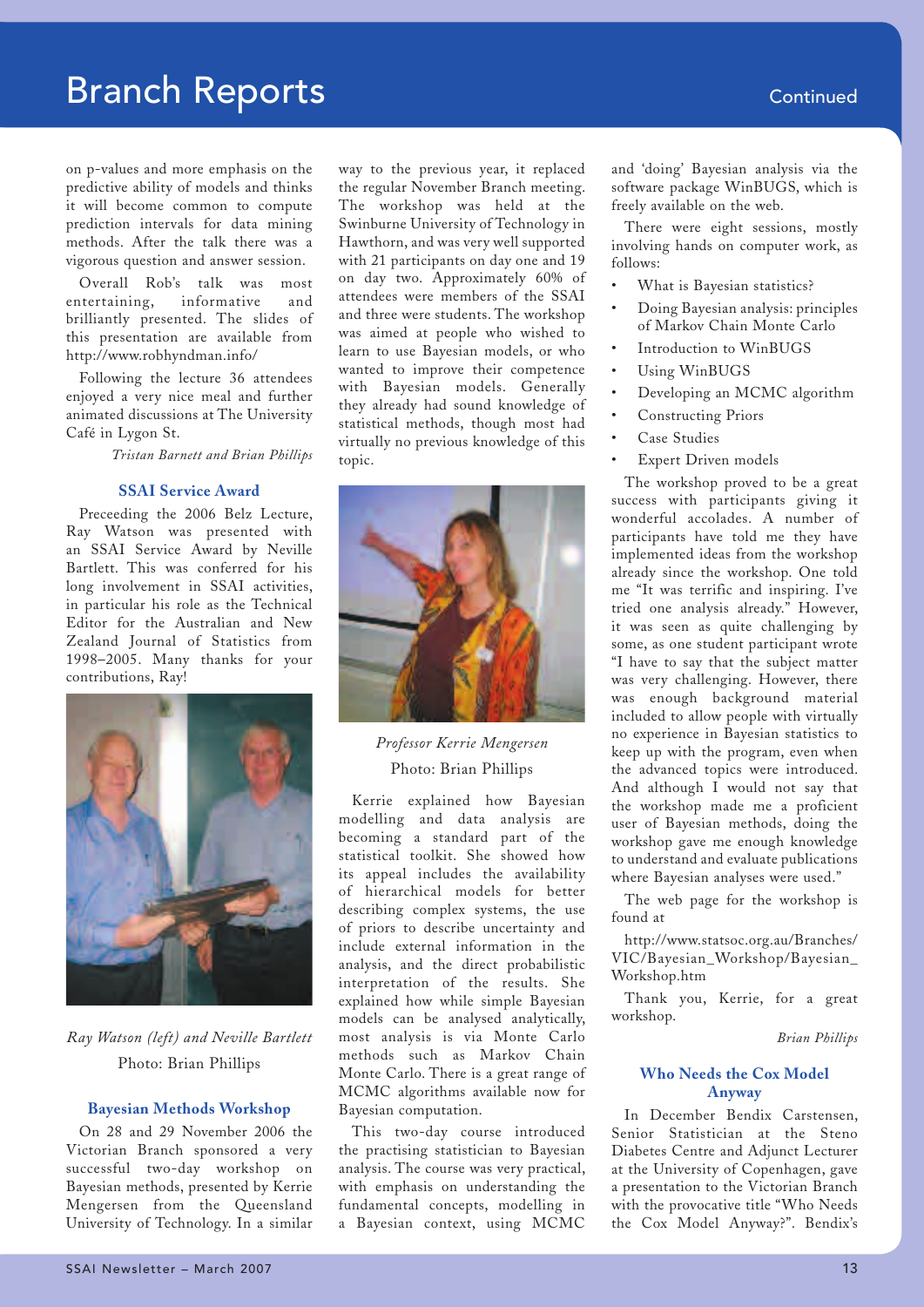contention is that in the last 30 years, survival analysis has been virtually synonymous with application of the Cox proportional hazards regression model. If survival studies are, however, viewed in the demographic tradition, the basic observation is not one of time to event (or censoring), but rather many small pieces of follow up from each individual. The modelling of rates rather than time to response becomes the focus with the basic response a 0/1 outcome in each interval and an interval length. Time is then correctly viewed as a covariate rather than a response, and the modelling tools needed reduce to Poisson regression (and ultimately logistic regression).



*Bendix Carstensen*

 The Cox model may then be viewed as a special case of a Poisson model where the detail in modelling of the time covariate has been taken *ad absurdum,* namely with one parameter per failure time. An advantage of the demographic view is that it encourages researchers to consider explicitly which timescale(s) to use and to what degree of detail it is relevant to model its effect on rates.

 Poisson modelling of disease rates and follow-up studies in epidemiology has traditionally been restricted to analysis of tables where rates have been assumed constant over fairly broad time spans, typically 5 years,

which in cancer epidemiology is considered a short age-span. Such an approach was necessary 20 years ago due to the lack of computational power, since splitting of the follow-up period into many observations requires datasets with 10-50 times as many observations as persons. Bendix noted that the Cox model is perfect for those who have to analyse their data with pre-1985 computing equipment! Through the teaching and software development effects of David Clayton and Michael Hills, software solutions are now available for at least Stata, SAS and R, making this approach widely accessible.

 The only remaining advantage of the Cox model is the ability to easily produce estimates of survival probabilities in (clinical) studies with a well-defined common entry time for all individuals. This can, however, also be produced from a Poisson model with little extra effort.

 After the talk the speaker, members and guests dined at a local restaurant and debated the topics of the day, which included calculating the probability that students could pass multiple tests by chance, the ownership of the University of Melbourne, and the woeful performance of visiting sporting teams.

*Lyle Gurrin*

### **Victorian Young Statisticians**

In the past couple of months, the Victorian Young Statisticians have been busy with recruiting more members, holding meetings and organising the meeting schedule for 2007. In November, we held a meeting at which Dr Mu Zhu from the University of Waterloo was the guest presenter. He shared with us his background, experience and the challenges he faces as a relatively new academic in the University system. The meeting then opened up as a discussion, where we all shared our experiences and challenges, and learned a lot about each other. There were 12 of us in total, including quite a few newcomers, which was great to see. In December, we held our end-of-year party at a local pub near Melbourne University. It was fun to reflect on the past year, relax and have a general catch up. We are currently organising the schedule for this year's meetings, in which we plan to hold some formal presentations, as well as discussion sessions geared around particular focus topics.

*Kris Jamsen*

### NEW SOUTH WALES

### **J.B. Douglas Postgraduate Awards**

In the afternoon of 29 November 2006, the NSW branch hosted the seventh annual J.B. Douglas Postgraduate Awards Day at Macquarie University. These awards are in recognition of Professor J.B. Douglas's contribution to statistics and econometrics. At this annual event, seven postgraduate students from NSW universities presented interesting topics in statistical research.

The topics of the presentations came from a broad range of areas, ranging from classification methods to choice modelling, to the analysis of x-ray scattering methods. Presentations were made by Raed Alzghool from the University of Wollongong, John Ormerod from the University of NSW, Fabien Huard from Macquarie University, David Pihlens from the University of Technology, Sydney, Trevor Moffett from the University of Newcastle, Vivek Jayaswal from the University of Sydney, and Greg Falzon from the University of New England. The quality and content of these presentations were outstanding and three J.B. Douglas postgraduate awards were given to David Pihlens, Greg Falzon, and John Ormerod.

After the presentation of awards and certificates by Caro Badcock, President of NSW branch, Sue Wilson from ANU gave the keynote lecture entitled "Statistical Science as an Integral Part of the 'Omics Revolution".

The evening was concluded with the annual dinner of the NSW branch, where participants and members engaged in some very interesting discussions based on the talks and other topics. NSW branch would like to congratulate all of the presenters for giving a thought provoking insight into many areas of active research.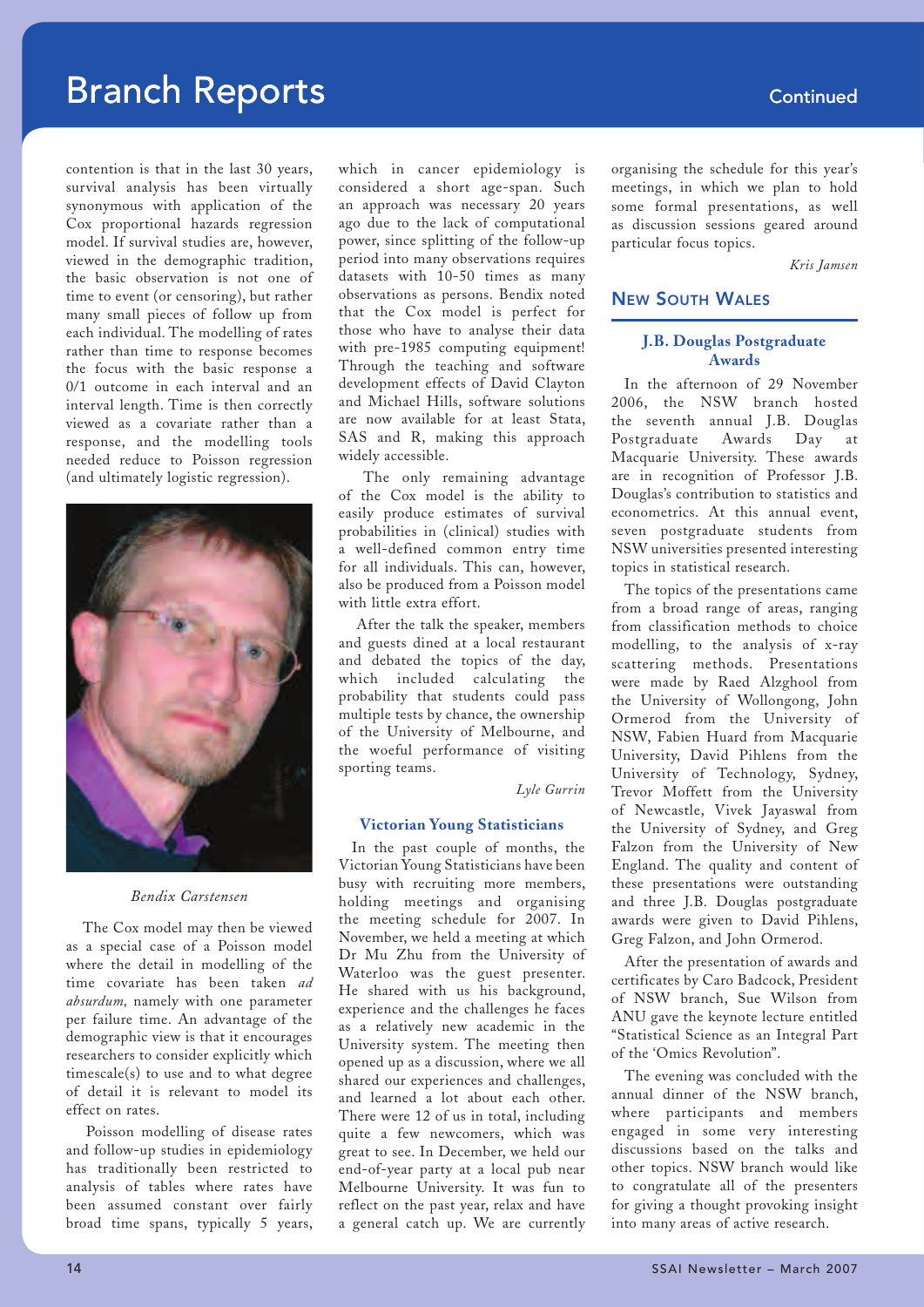

*Presentation of certificates by Caro Badcock, President of NSW Branch*





Prof Sue Wilson at the Annual Dinner **Photo taken after a delicious dinner at** the Annual Dinner